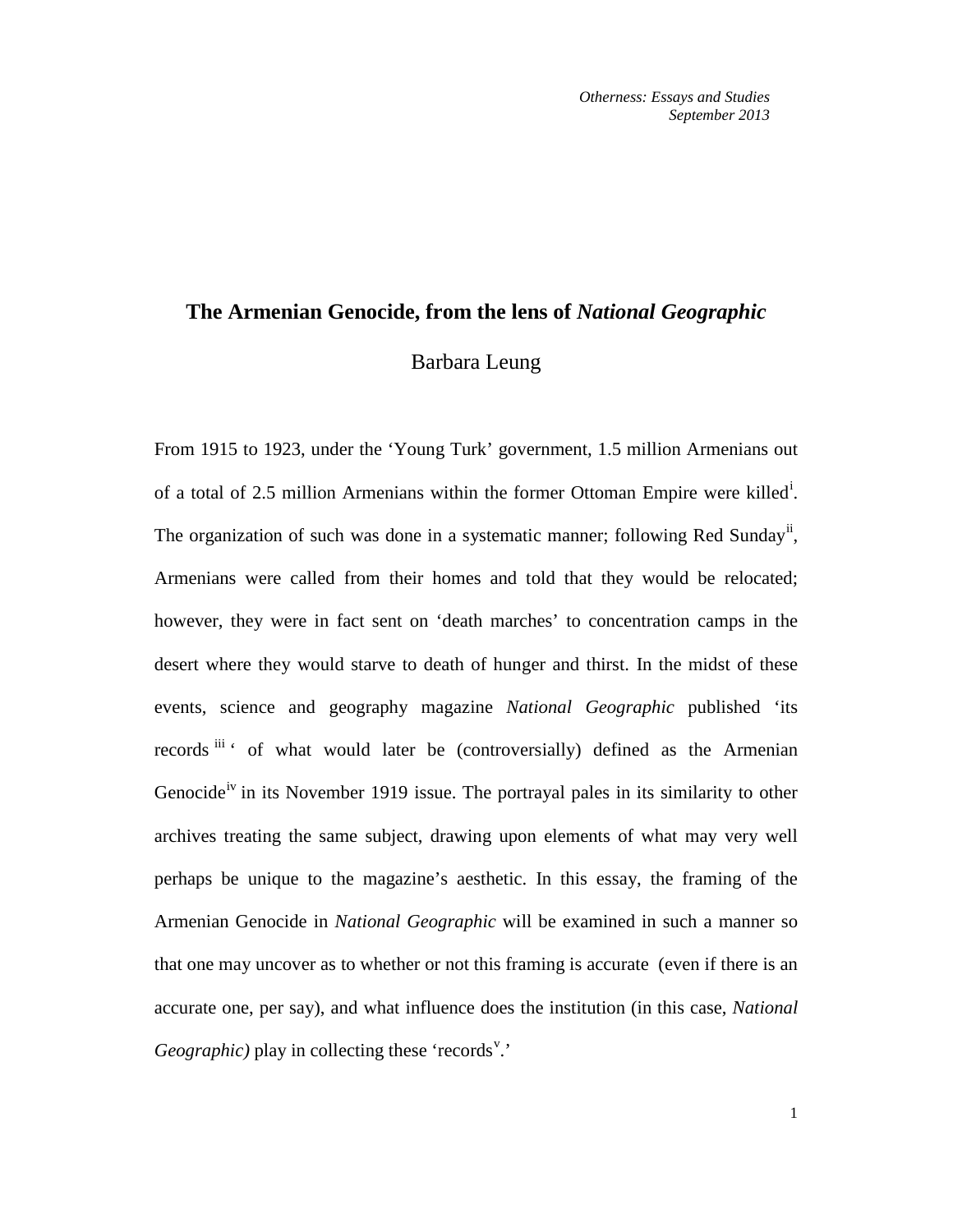Before elaborating on this particular set of photographs, one must first define the term 'archive.' In his 1978 essay published in *Inscriptions*, 'Archives, Documents, Traces,' French philosopher Paul Ricoeur proposes the archive's definition to be comprised of three main characteristics; reference to a notion of a document or record, relationship to an institution, and action of putting documents produced by an institution into an archive by means of deciding between discarding and preservation. It is to say that the archive is an organized body of documents.

To further preface the investigation of this archive, one must also have a firm grasp of *National Geographic* as a magazine and its particular approach towards photojournalism. The publication, formerly known as *National Geographic Magazine*, is the official journal of the National Geographic Society, and since first being published in 1888, the monthly magazine has been translated into over thirtyfour languages. History aside, though, the importance of *National Geographic*, here, lies in its portrayal of the foreign and its capturing of a specific moment in time. *New York Times* art critic Andy Grundberg comments on the photographs in his 1988 essay 'Decoding *National Geographic*' with the following words:

'represent[ing] the apotheosis of the picturesque… embody[ing] many of the same conventions of colour and form as *plein air* painting. They aim to please the eye, not to rattle it. As a result of their naturalism and apparent effortlessness, they have the capacity to lull us into believing that they are evidence of an impartial uninflected point of view.' (Grundberg 1974, 175)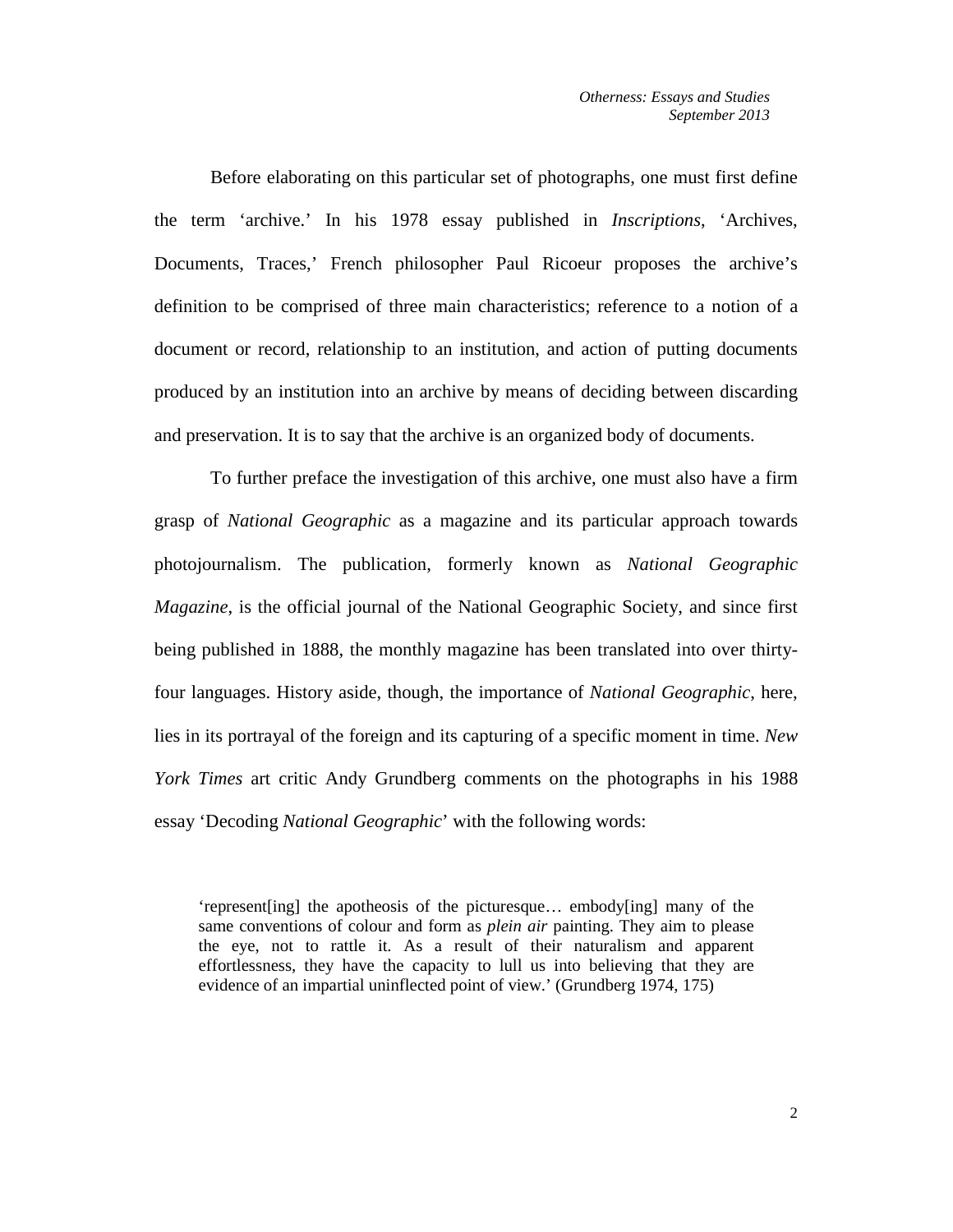With that said, one cannot help but reflect on this archive and ask whether the photographs represent the actual truth in its entirety, or whether there is a skewed perception, and thus obscuring some of what is now known about the Genocide.

Despite the magazine's social status as an authority figure with regards to science and history, there are parallels to be drawn between the photographs in this archive and the magazine's particular aesthetic qualities as described by Grundberg. Figure 12 carries this air of artistry, which pleases the eye. With the two men standing, one of whom with a valiant poise, at the edge of the photograph, it seems as though there is nothing hidden in the image, there being no particular nuance or untold story. Even the caption tells a tale that is different from what is often heard about the Genocide. The caption reads 'a bullock train with American flour going to the rescue;' : such makes the Genocide so much less devastating. But why? *National Geographic*'s approach, drawing upon Grundberg, is not to confront the viewer with discomfort, but rather to attract an audience and to 'please the eye,' which this photograph does accomplish with its lack of disturbing material.

Figure 8 similarly accomplishes the same mission but with the use of scenery as opposed to people. The composition of the image doesn't necessarily lend to despair, attributed to by the open space, but rather, it lends an air of mystery with its desolateness and unremarkable persons. To further explicate the comment on shared space within the overall archive, it is to say that if this archive was filled with

3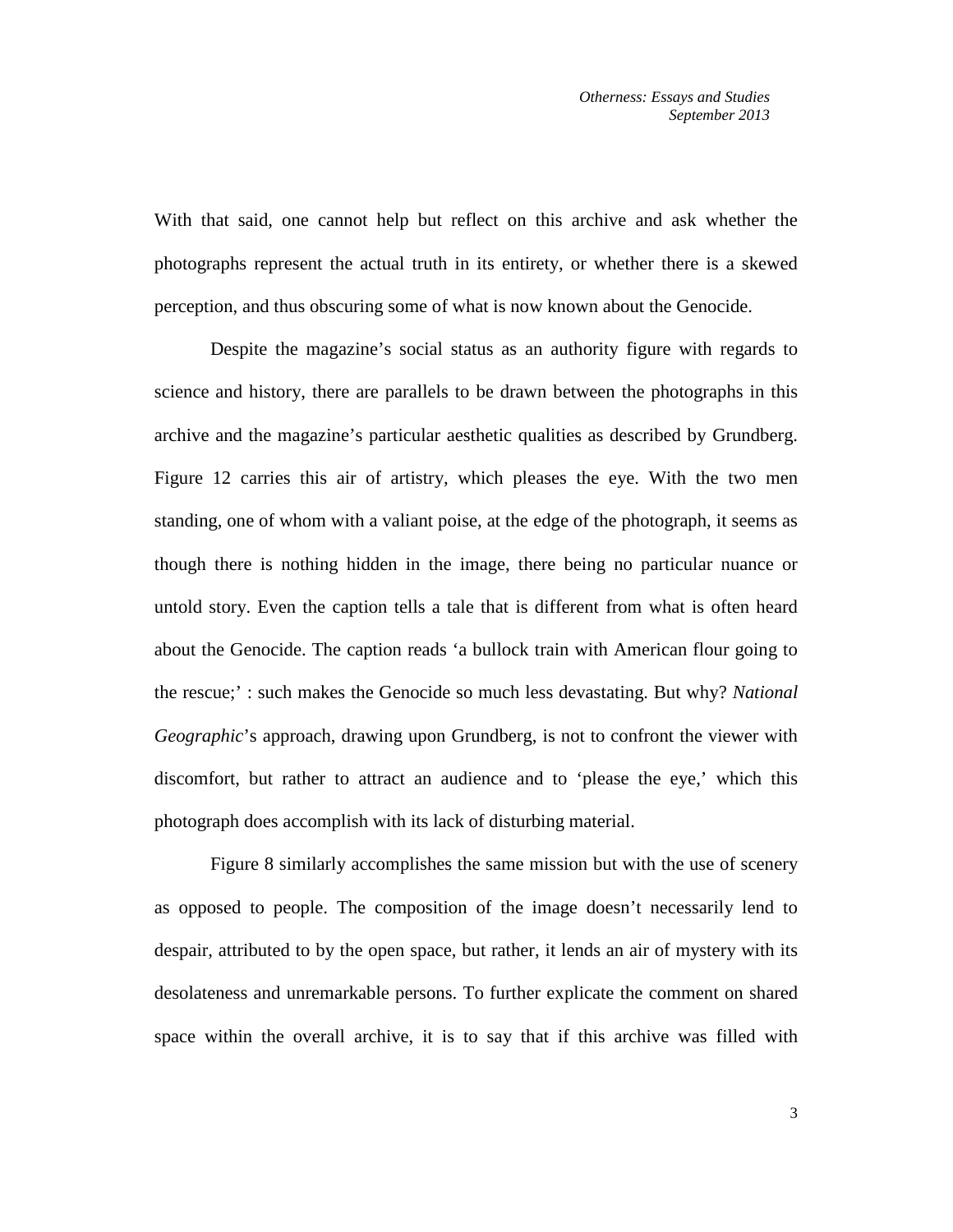photographs of about-to-die photography and post-mortem images, the reading of this particular photograph would be completely different.

In addition to the maintenance of 'aesthetic' quality of *National Geographic*, there also arises the question of what is lost in the stripping of context. Should one refer to Grundberg's original essay in which a portrait of Zulu couple is shown, for instance: the couple, while wearing traditional garb, is re-appropriated in stance to fit the Western criteria (i.e. stern posture and shaking of one another's hands). In addition, the background holds little meaning as the portrait merely shows shrubbery and little else. If the camera were to pan out, however, would there be something to change the minds over this appearance of 'barbarism meets civilized photographer and customs?' One is not sure of what exists outside the frame other than the very possibility that the beyond may offer very different stories. Similarly, such thinking can be applied to this particular archive. Figures 1 and 2 fall in direct line with this notion of extrication from context. Both photographs offer close-ups of the subjects in rather stoic positions, with backdrops detailing very little. It becomes apparent in turn that these photographs are meaningless without the supplied captions or categorization and placement into an archive, thus providing more information through its neighbouring images or overarching title.

Similarly, Figures 4 and 7 carry little meaning without some type of ascription, whether it is a particular marker or a caption so as to provide value to the scene on hand. Upon reading the captions, one notes that Figure 4 seeks to portray the Armenians begging for bread and that Figure 7 depicts the direness of the situation –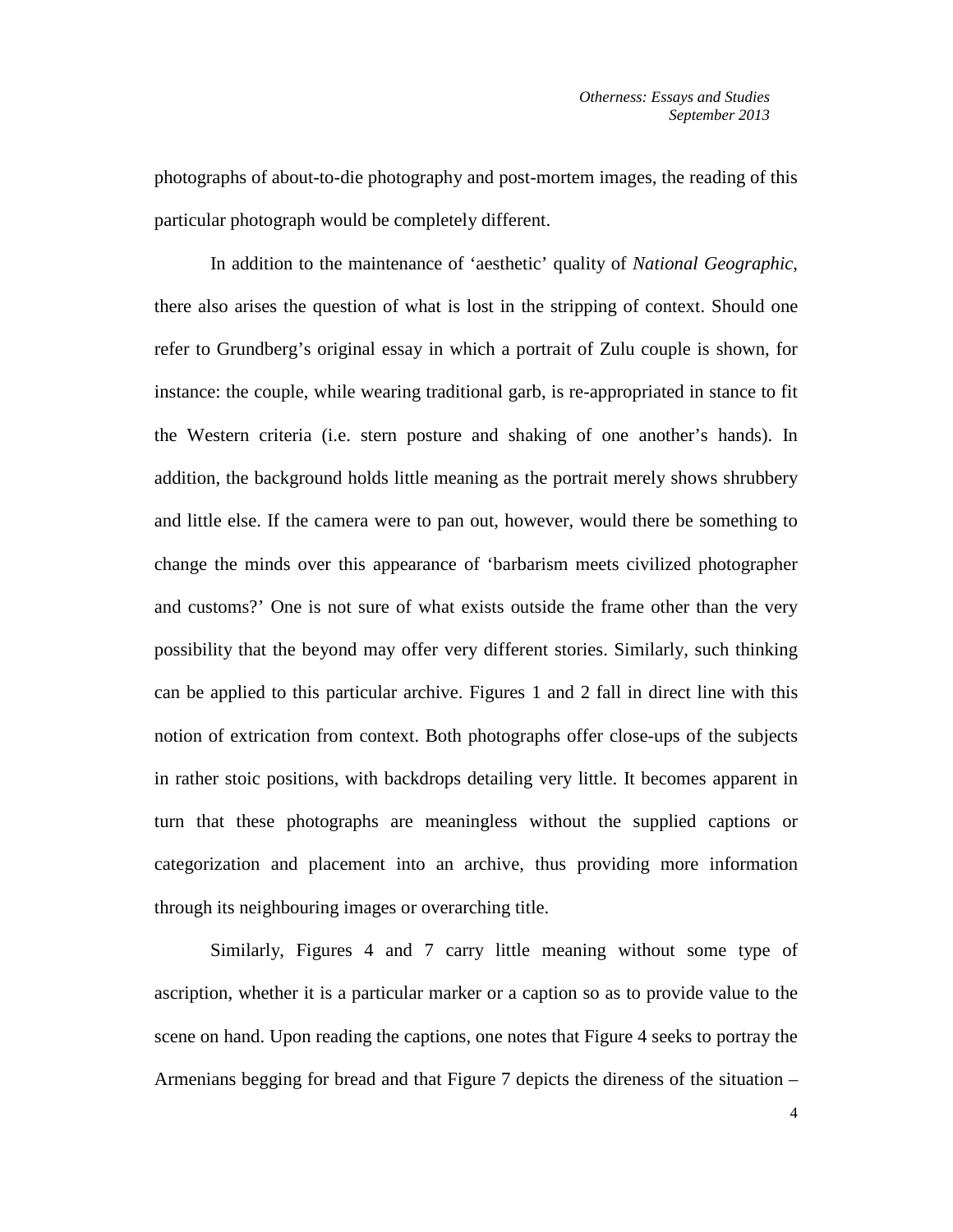the child is so hungry that he has eaten candle-grease. But why must one read the caption in order to understand the scene – would it not have made more sense to have the photographs explicitly illustrate the activities before or after this snapshot? In short, the argument could be made that those before and after shots simply do not follow the *National Geographic* aesthetic; it would be too 'vulgar.' It is not as though the magazine is adverse to telling the truth, but rather, the magazine chooses to tell a softer truth, one that is implicit and requires much more context than what the average viewer would have. It is not a censorship, but rather, an incomplete utterance.

On this notion of what is absent from this archive, one also comes across with the lack of 'disturbance' in this particular archive, for one often associates the concept of 'genocide<sup>[vi](#page-20-0)</sup>' with gore and terror. However, very little of such can be found in these photographs. In fact, there is no evidence of there being any bloodshed at all, which may very well communicate a different history of the Armenian Genocide to someone hearing about it for the first time. The physical disturbances are severely lacking, but perhaps it is because of that, which permits one to observe an overarching *punctum[vii](#page-20-1)* – the sensitivity to time.

This particular prick in our viewing of the photograph ties itself closely with the postmemory<sup>[viii](#page-20-2)</sup>. It is to say that while the people photographed are not known on a personal level, their fate, nevertheless, based on historical accounts can be inferred. In other words, those posing for a group photograph, such as Figures 5 and 6, may very well sustain the belief they will not die, but rather, will simply be relocated. However, the postmemory dictates otherwise; the rescue and collecting of orphans means very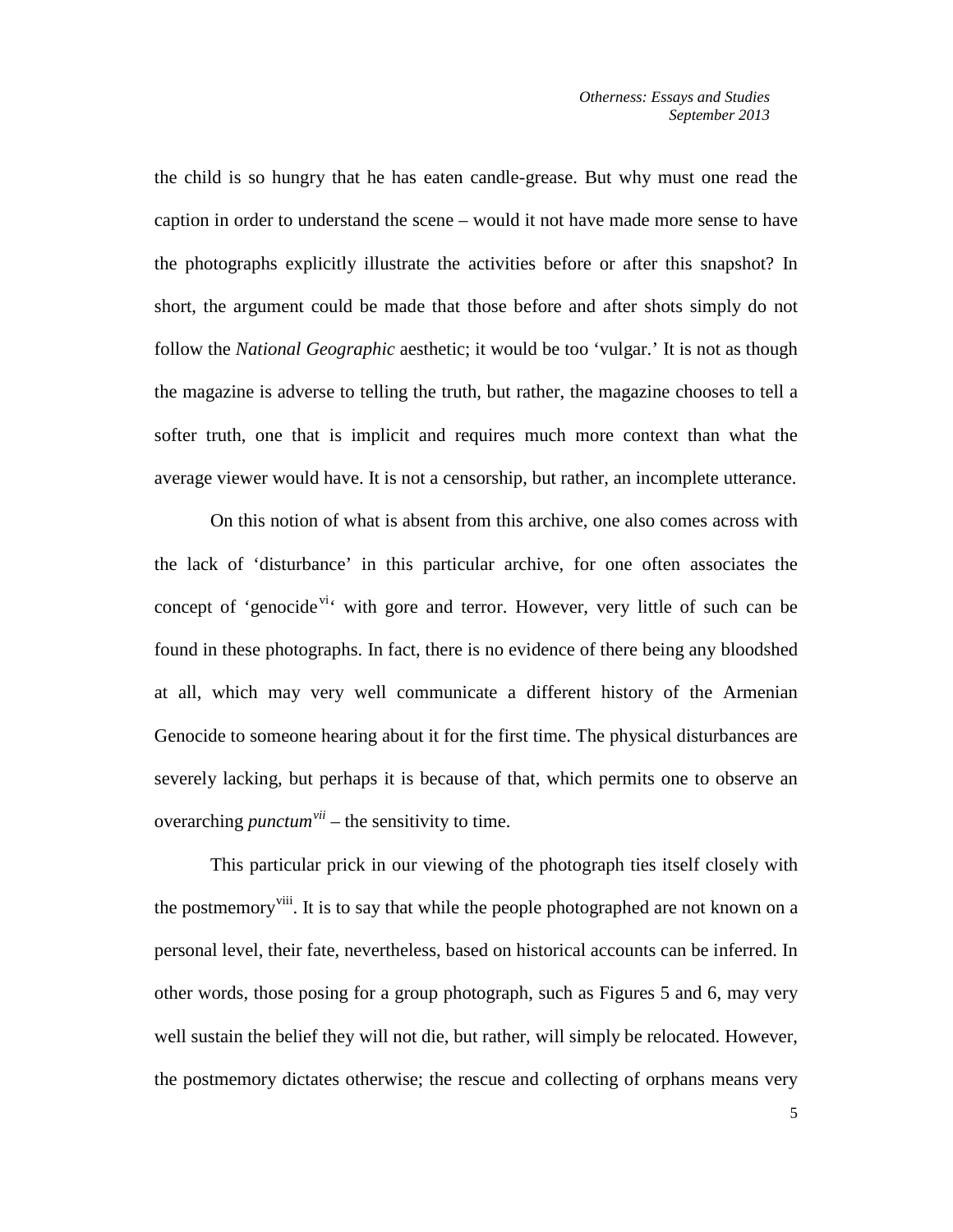little as it is known now that they will most likely die or endure harsh conditions before being able to see freedom again. What makes the two aforementioned photographs to potentially be the most 'disturbing,' however, is both the innocence associated with children and the large group photo with the personable gazes poignantly directed at the audience. While Figure 11 also illustrates death in masses, the impact is softened by the fact that there is no direct gaze to challenge the knowledge of their fates and their beliefs. In effect, the *punctum* overshadows the archive as the particular innocence or lack of gore that *National Geographic* attempts to show, and reveals something much darker – death does not linger, as it would with post-mortal photographs, but rather, it permeates, weaving itself between the unspoken gazes and stances.

Thus, not only does one begin to concede the limitations of this particular archive as a reflection of the Armenian Genocide, but also question the archive itself. Art historian and writer Charles Merewether posits that the archive, in all regards, will always be incomplete. That is to say that there will never be an archive that will illuminate every shadow of a particular event or subject; the reason being that there will always be documents that will have been lost, misplaced, or not yet seen. And even if it were to be believed that all has been done, one is reminded that there are (hidden) personal albums that may very well constitute as a potential addition to any archive, Furthermore, one has to remember that an archive makes clear decisions of what to include and what to exclude; in which case, something will always be left behind.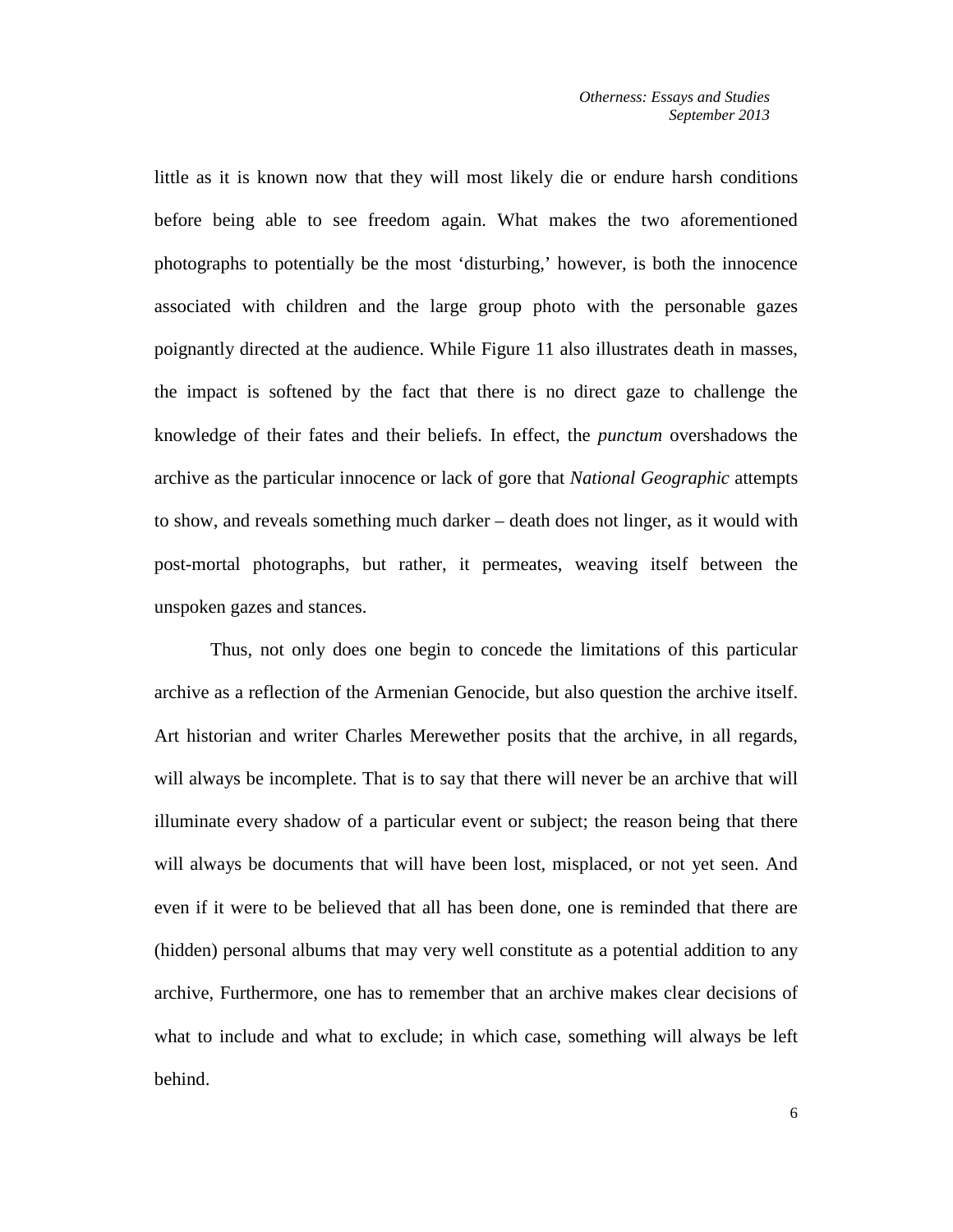It is with that in which one comes across the notion of absent images and image icons. Postmemory dictates the brutality inflicted as one of the most jarring aspects of the Armenian Genocide captured on film; it is depicted through other photographs taken at that time with subjects emaciated, stranded, or already dead. However, none of which is present in this particular set of photographs. Therefore, in viewing this particular set of photographs, how exactly does *National Geographic* want its audience to remember the Armenian Genocide, and what does the postmemory do to argue against this goal?

The Armenian Genocide is not a series of events that have often been touched upon in high school textbooks, let alone assessed in-depth. Similar to the Japanese internment camps that scholar and professor Marita Sturken discusses in her journal article, titled *Absent Images of Memory: Remembering and Reenacting the Japanese Internment*, the lack of image-iconography and its continued existence in postmemory poses a problem in modern society. The photographs that are available, especially in this archive, speak quite differently than what exists in the postmemory, which is curated by lives; lived and experienced. For instance, Figures 9 and 10 echo a history that is misconstrued, much like what has been seen in the archives of Japanese interment camps. The women and children in both of these Figures are poised in such a manner that it almost seems as though they are not suffering a great deal. Perhaps one can liken Figure 10 to the image of Japanese women in the internment camps in the US working laboriously. However, the photographs do not tell of the horrendous conditions or long hours. Instead, both this photograph and the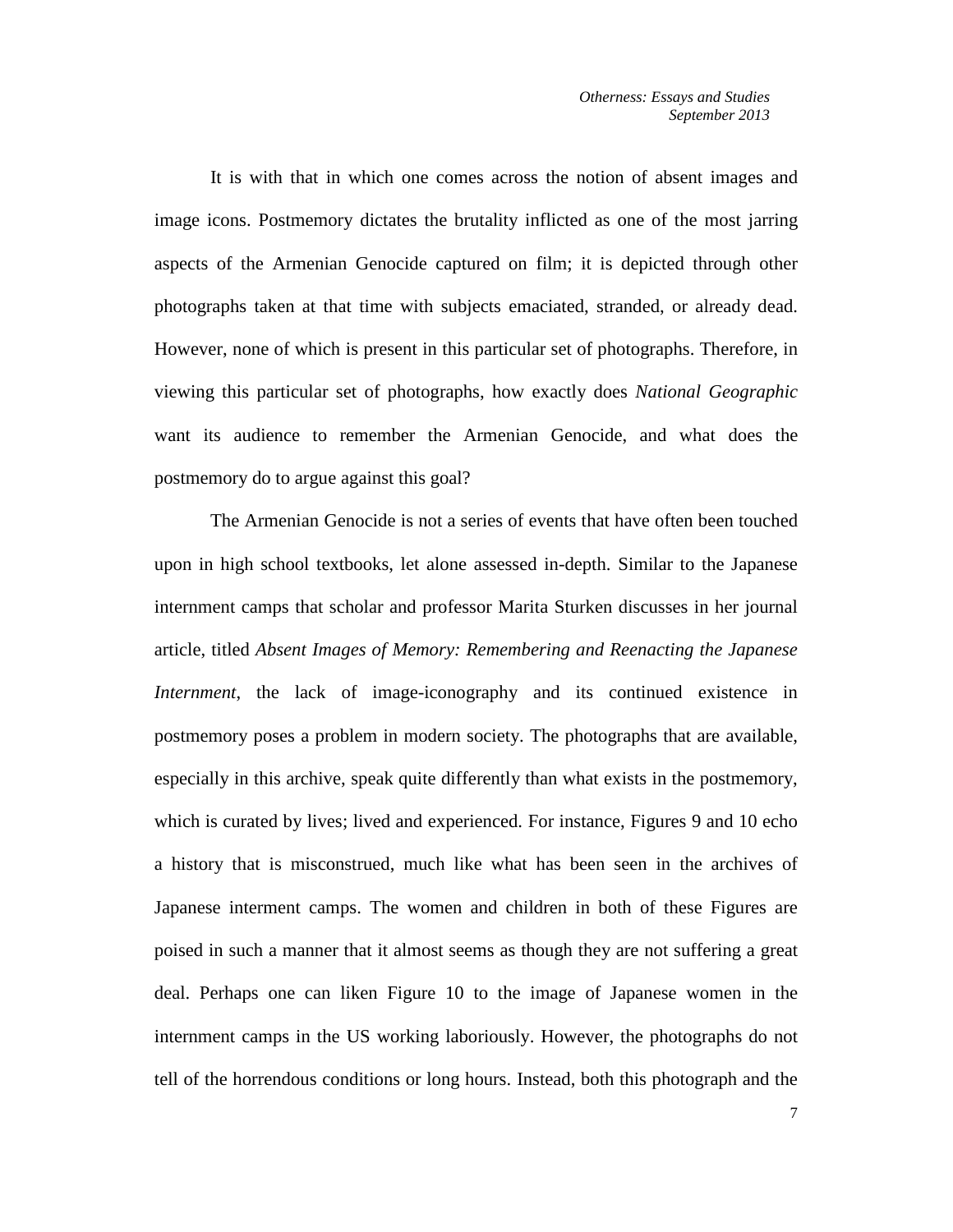Japanese interment photograph communicate an air of some comfort. Even if these photographs communicate differently from what seems to be true in the postmemory, what effect is there?

Such a question is difficult to answer, though it may lead one to discuss the notion of an absent memory. Given that society relies on photography so as to remember events and history, there seems, posed, a problem in which if the 'wrong' or 'inaccurate' is uttered, people may very well take it to be truth, should they not share in the postmemory. Therefore, it seems that there is a conflict arisen between those that are in the knowing of the events of the Armenian Genocide and those that are in the wanting to know or to see. And given that there is no image-icon, there is no real association or identity for the Armenian Genocide in modern society without deep explanation of context. It is simply not ingrained in popular history or culture today, and is somewhat lost in the midst of all of this.

With all that said, it is clear that *National Geographic*'s aesthetic and aim to please the eye clouds its presentation of the Armenian Genocide. The lack of confrontation with the viewer leads the audience to create an understanding that differs from those that have experienced the events and who have subsequently passed down their knowledge of what has happened to further generations, creating a postmemory. The photographs, to those with the postmemory of the Genocide, prove to be an understatement of the events in its articulation of 'what has been.'

It seems as though these photographs are in their own place of nonexistence, neither falling in line what is now considered as 'truth' – the horror and macabre of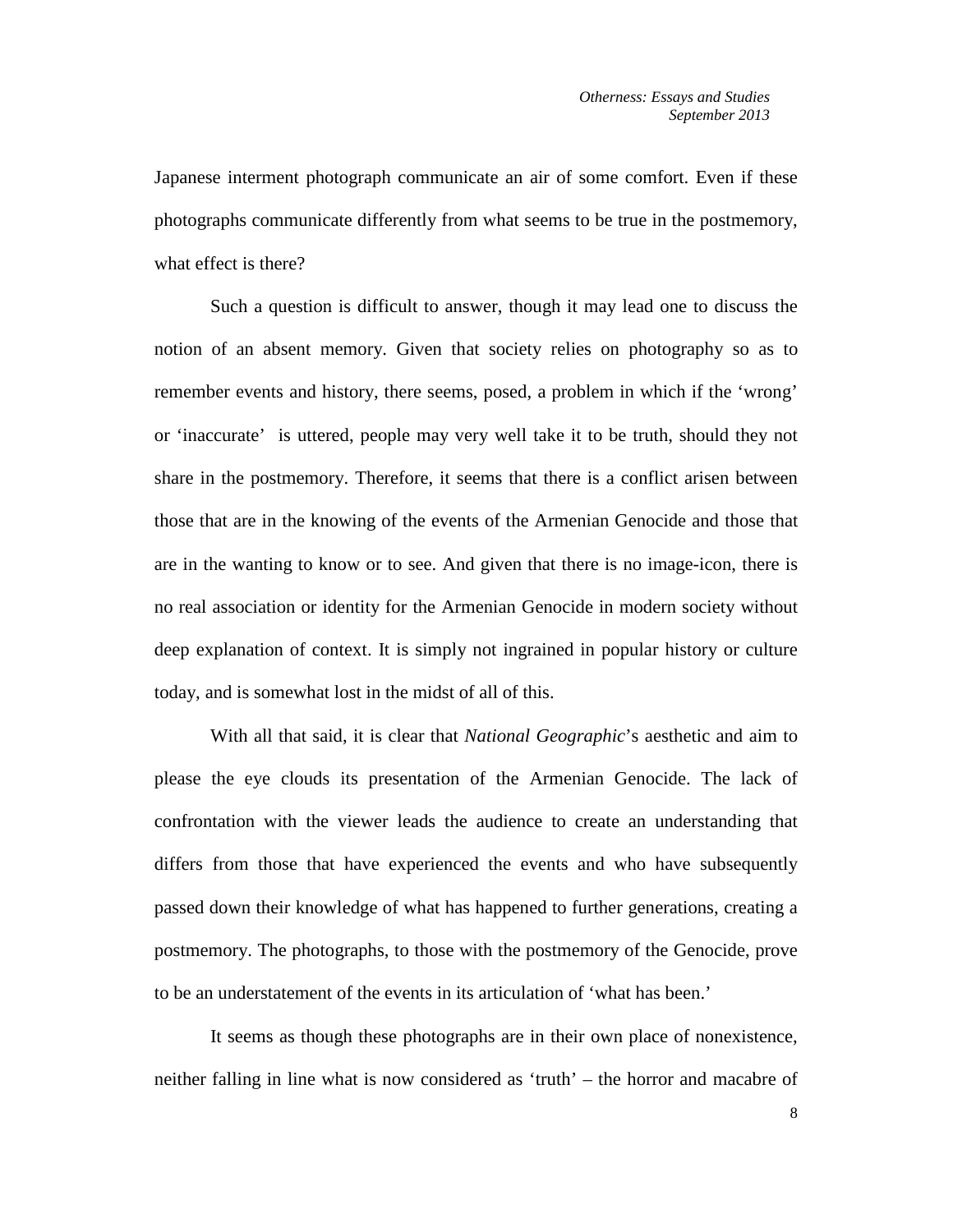the Genocide – or what one could call memorialization as there is no physical commemorating of these photos, apart from publication in a magazine that they will never see. The exclusion of the more jarring photographs by *National Geographic* may, while providing some aesthetically pleasing information to the audience, very well have further complicated the understanding of what took place between 1915 and 1923 in its creation of a social countermemory<sup>[ix](#page-20-3)</sup> in North America.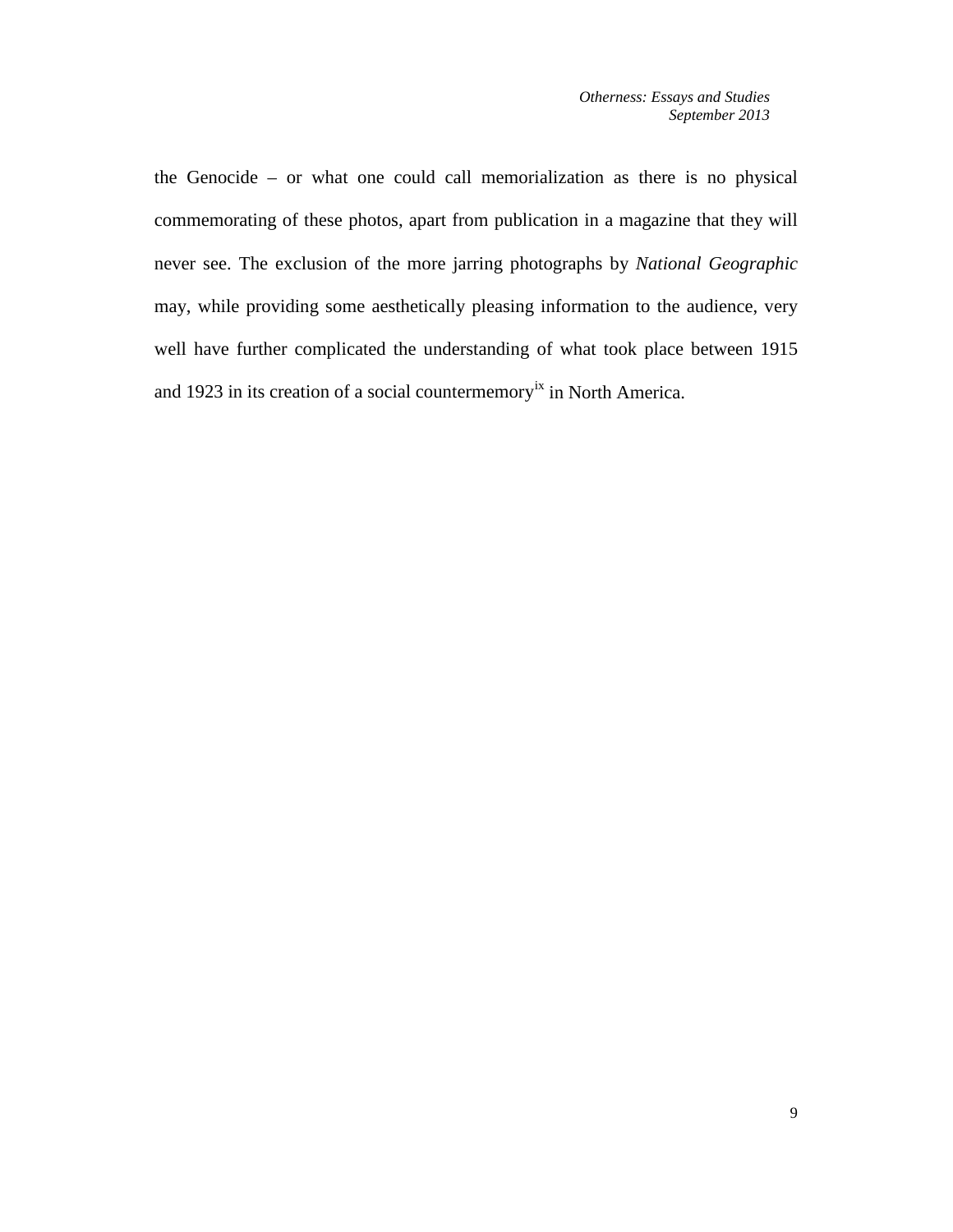## **Works Cited**

'His Parents Have Been Slain; He Starves.' *National Geographic*, 1919*.*

'This Brother and Sister, Orphans, Were Begging for a Train-Ride to Some Other Town, Where There Might Be Bread.' *National Geographic*, 1919*.*

'Starving Women in the Town of Igdir.' *National Geographic*, 1919.

'Begging for Bread as the American Relief Train Arrives at an Armenian Station.' *National Geographic*, 1919*.*

'Armenian Orphans at Alexandropol: They Receive One-Half Pound of Bread and a Lump of Sugar Per Day.' *National Geographic*, 1919*.*

'Orphan Refugees, Who Are Hoping to Reach Some Town Where There Is Bread. These Were Children Who Ate the Candle-Grease Drippings Alongside the Relief Committee Car, in a Land Which Is Naturally Fertile.' *National Geographic*, 1919*.*

'Refugee Burial Ground Outside Etchmiadzin.' *National Geographic*, 1919*.*

- 'At Igdir, Armenian Children Eating Their Dole of Boiled Rice Supplied by the American Committee.' *National Geographic*, 1919*.*
- 'Armenian Children Weaving Rugs in the American Committee Shops at Erivan.' *National Geographic*, 1919*.*

'Seeking What Warmth the Sun Can Give, Alexandropol.' *National Geographic*, 1919*.*

'Fact Sheet: Armenian Genocide.' *Ed. Center, Knights of Vartan Armenian Research*. April 3, 1996. http://www.umd.umich.edu/dept/armenian/facts/genocide.html.

Barthes, Roland. *Camera Lucida: Reflections on Photography*. Hill and Wang, 1982.

Chater, Melville. 'A Single Day's Rescue at Erivan.' *National Geographic*, 1919.

Grundberg, Andy. 'Decoding National Geographic.' *Crisis of the Real: Writings on Photography since 1974*. Aperture, 1990.

Hadjilyra, Alexander-Michael. *The Armenians of Cyprus*. Kalaydjian Foundation, 2009.

Hirsch, Marianne, and Leo Spitzer. 'Incongruous Images: 'Before, During, and After' The Holocaust.' *History and Theory* 48 (2009): 9-25.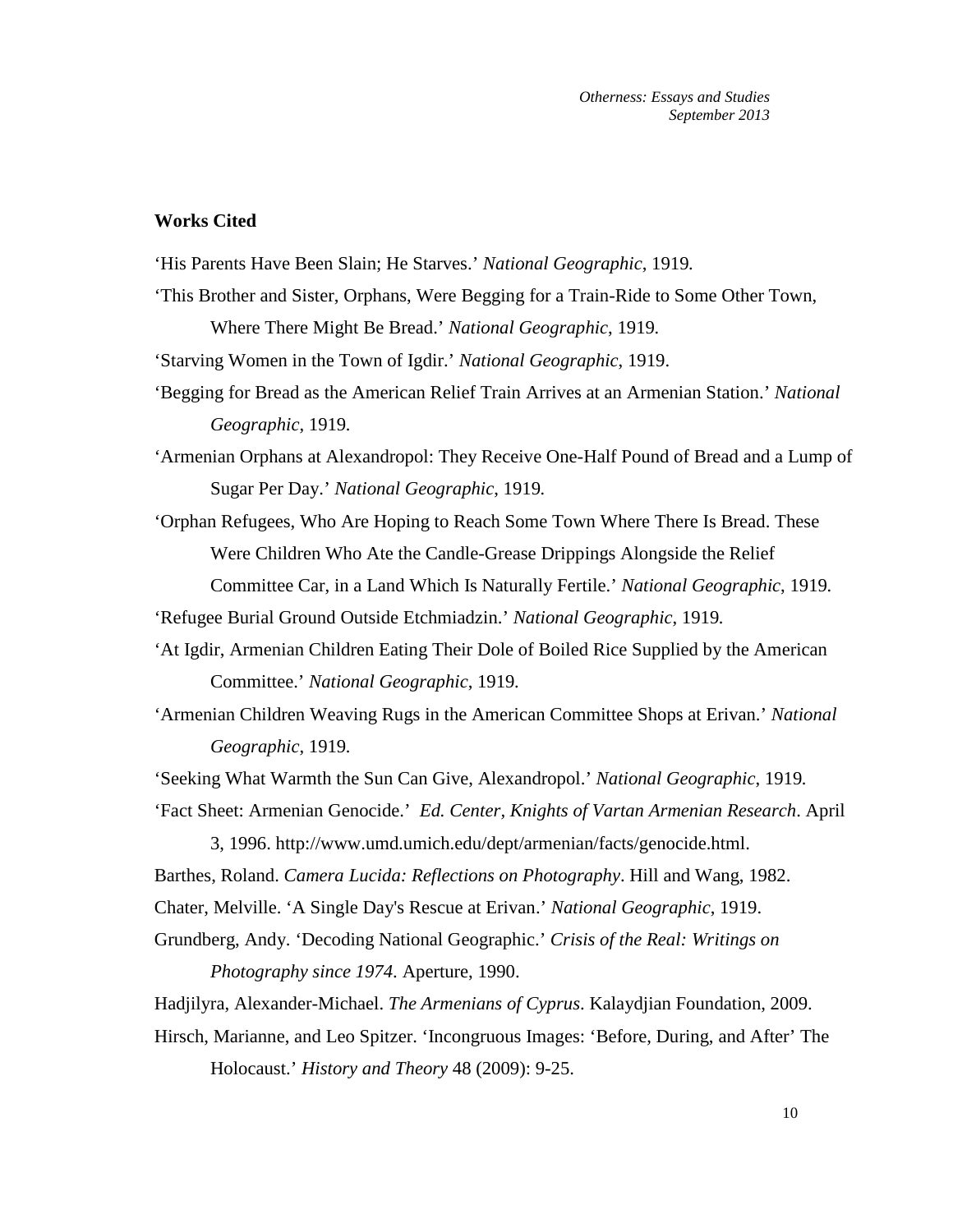Ricoeur, Paul. 'Archives, Documents, Traces.' *Inscriptions*. 1978.

Sturken, Marita. 'Absent Images of Memory: Remembering and Reenacting the Japanese Internment.' *Positions* 5, no. 3 (1997).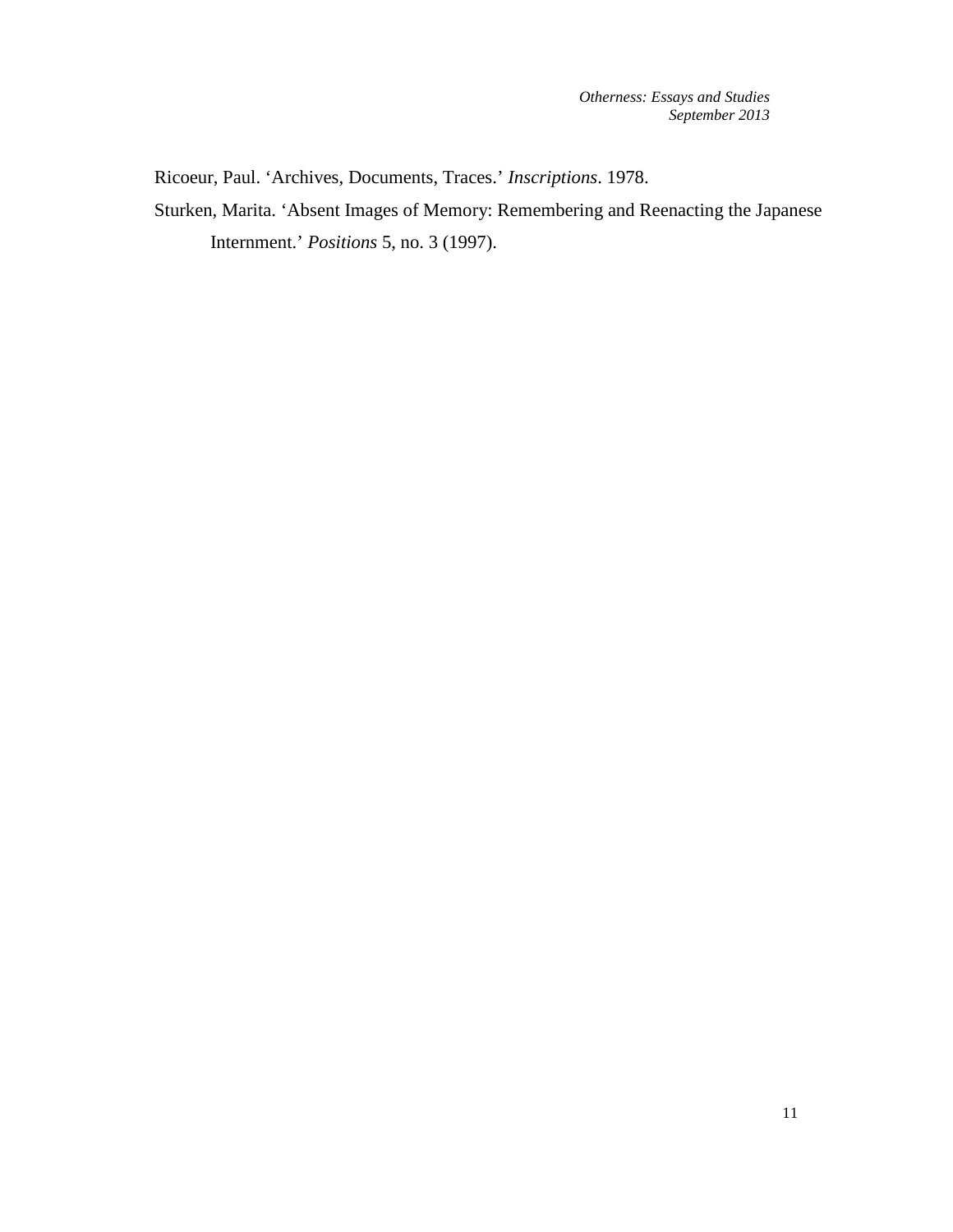## **Appendix**



**Figure 1.** 'His Parents Have Been Slain; He Starves.' *National Geographic*, 1919*,*  [http://www.genocide-museum.am/eng/national\\_geographic\\_magazine.php](http://www.genocide-museum.am/eng/national_geographic_magazine.php) (accessed November 15, 2011)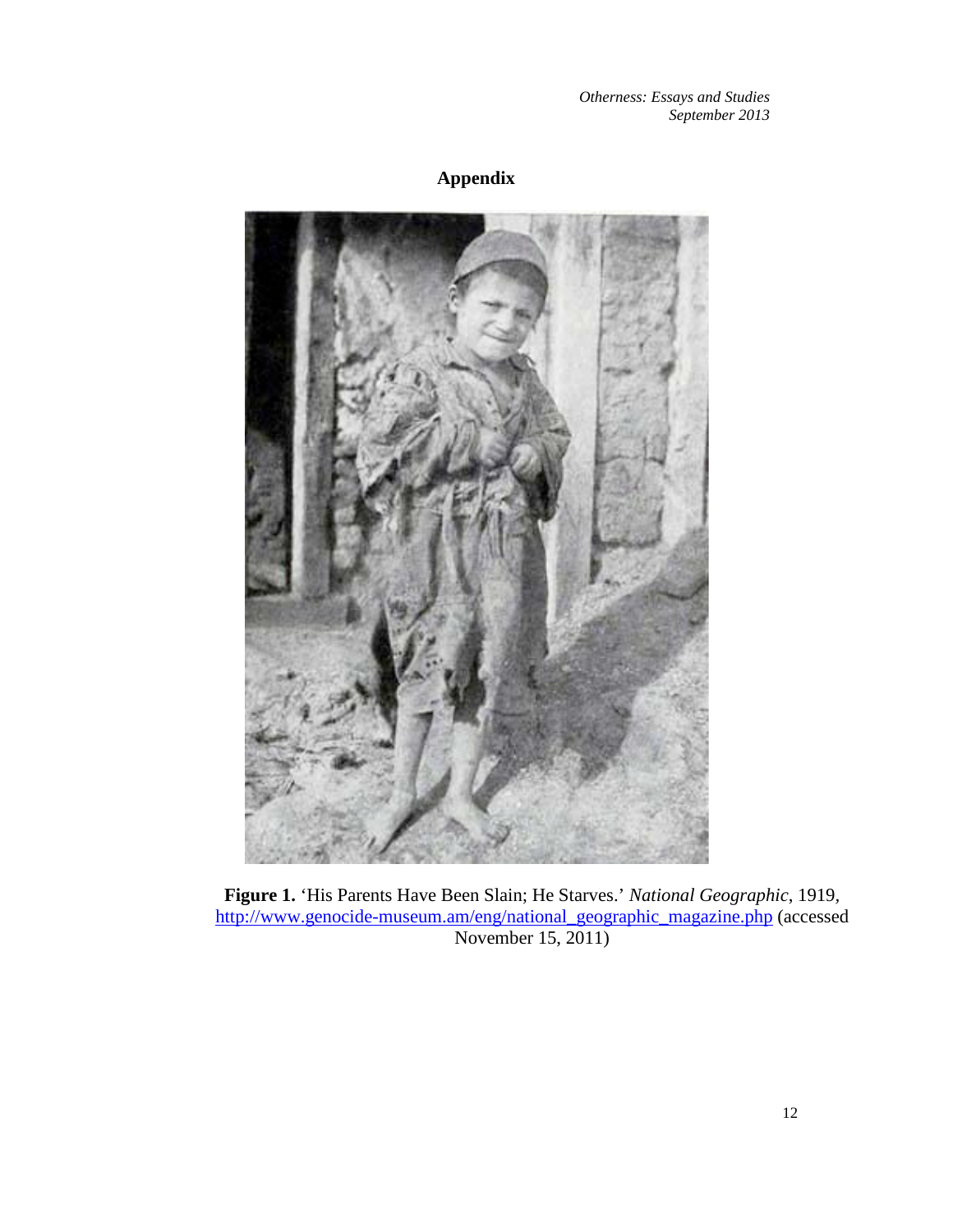

**Figure 2.** 'This Brother and Sister, Orphans, Were Begging for a Train-Ride to Some Other Town, Where There Might Be Bread.' *National Geographic*, 1919*,* [http://www.genocide-](http://www.genocide-museum.am/eng/national_geographic_magazine.php)

[museum.am/eng/national\\_geographic\\_magazine.php](http://www.genocide-museum.am/eng/national_geographic_magazine.php) (accessed November 15, 2011)

.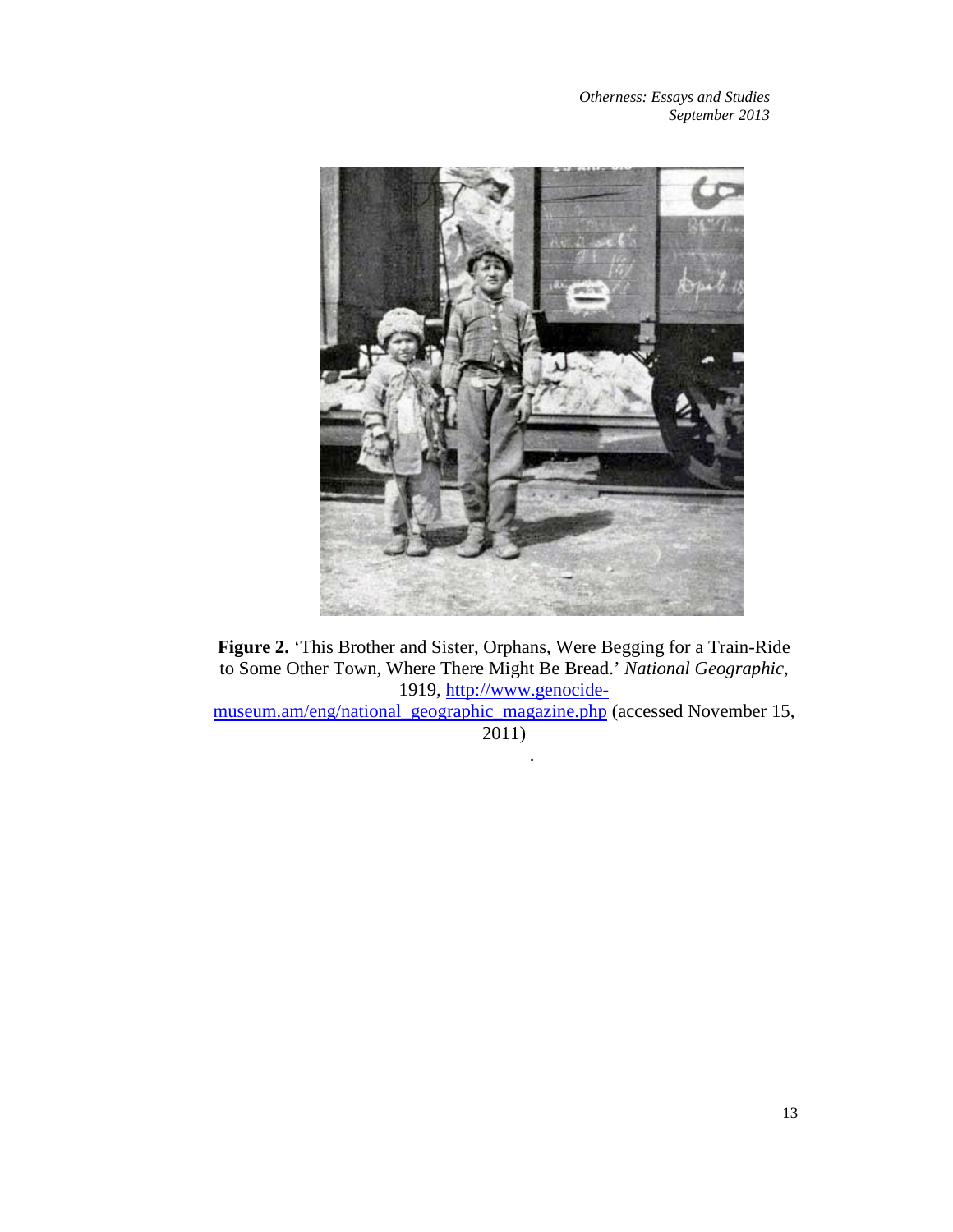

**Figure 3.** 'Starving Women in the Town of Igdir.' *National Geographic*, 1919*,*  [http://www.genocide-museum.am/eng/national\\_geographic\\_magazine.php](http://www.genocide-museum.am/eng/national_geographic_magazine.php) (accessed November 15, 2011)



**Figure 4.** 'Begging for Bread as the American Relief Train Arrives at an Armenian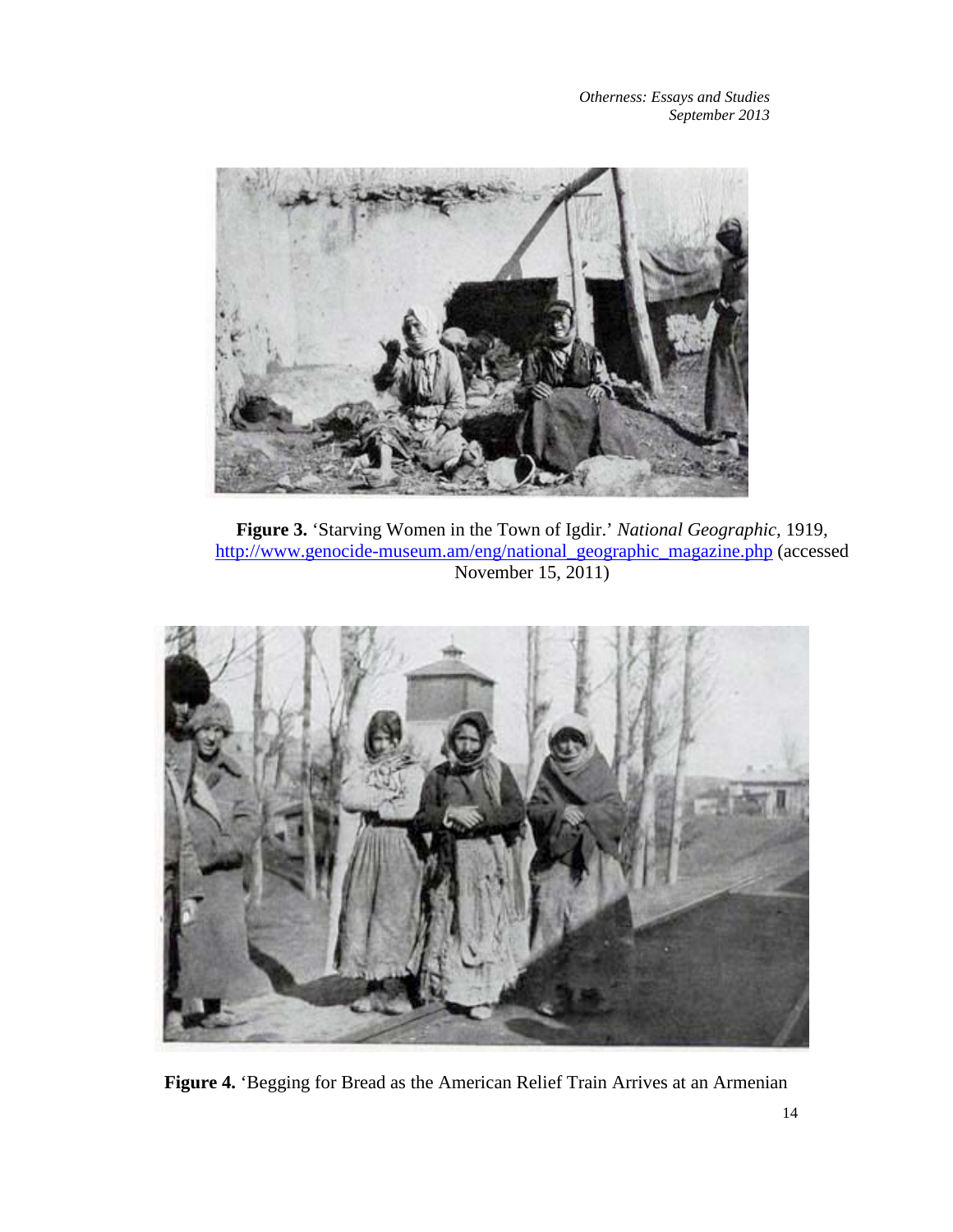Station.' *National Geographic*, 1919*,* [http://www.genocide](http://www.genocide-museum.am/eng/national_geographic_magazine.php)[museum.am/eng/national\\_geographic\\_magazine.php](http://www.genocide-museum.am/eng/national_geographic_magazine.php) (accessed November 15, 2011)



**Figure 5.** Chater, Melville. 'A Single Day's Rescue at Erivan.' *National Geographic*, 1919*,*  [http://www.genocide-museum.am/eng/national\\_geographic\\_magazine.php](http://www.genocide-museum.am/eng/national_geographic_magazine.php) (accessed November 15, 2011)



**Figure 6.** 'Armenian Orphans at Alexandropol: They Receive One-Half Pound of Bread and a Lump of Sugar Per Day. *National Geographic*, 1919*,*  [http://www.genocide-museum.am/eng/national\\_geographic\\_magazine.php](http://www.genocide-museum.am/eng/national_geographic_magazine.php) (accessed November 15, 2011)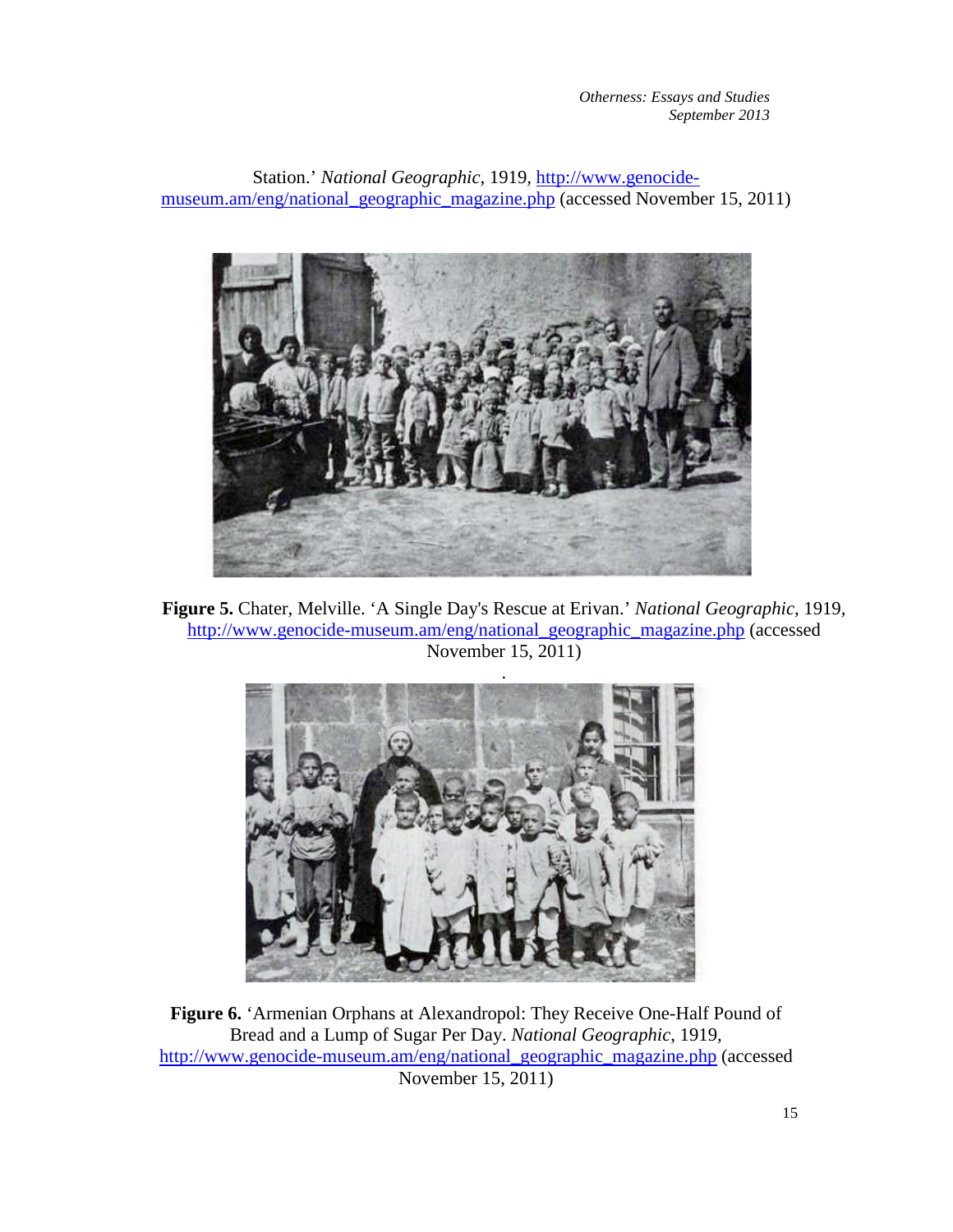

**Figure 7.** 'Orphan Refugees, Who Are Hoping to Reach Some Town Where There Is Bread. These Were Children Who Ate the Candle-Grease Drippings Alongside the Relief Committee Car, in a Land Which Is Naturally Fertile.' *National Geographic*, 1919*,* [http://www.genocide-museum.am/eng/national\\_geographic\\_magazine.php](http://www.genocide-museum.am/eng/national_geographic_magazine.php)

(accessed November 15, 2011)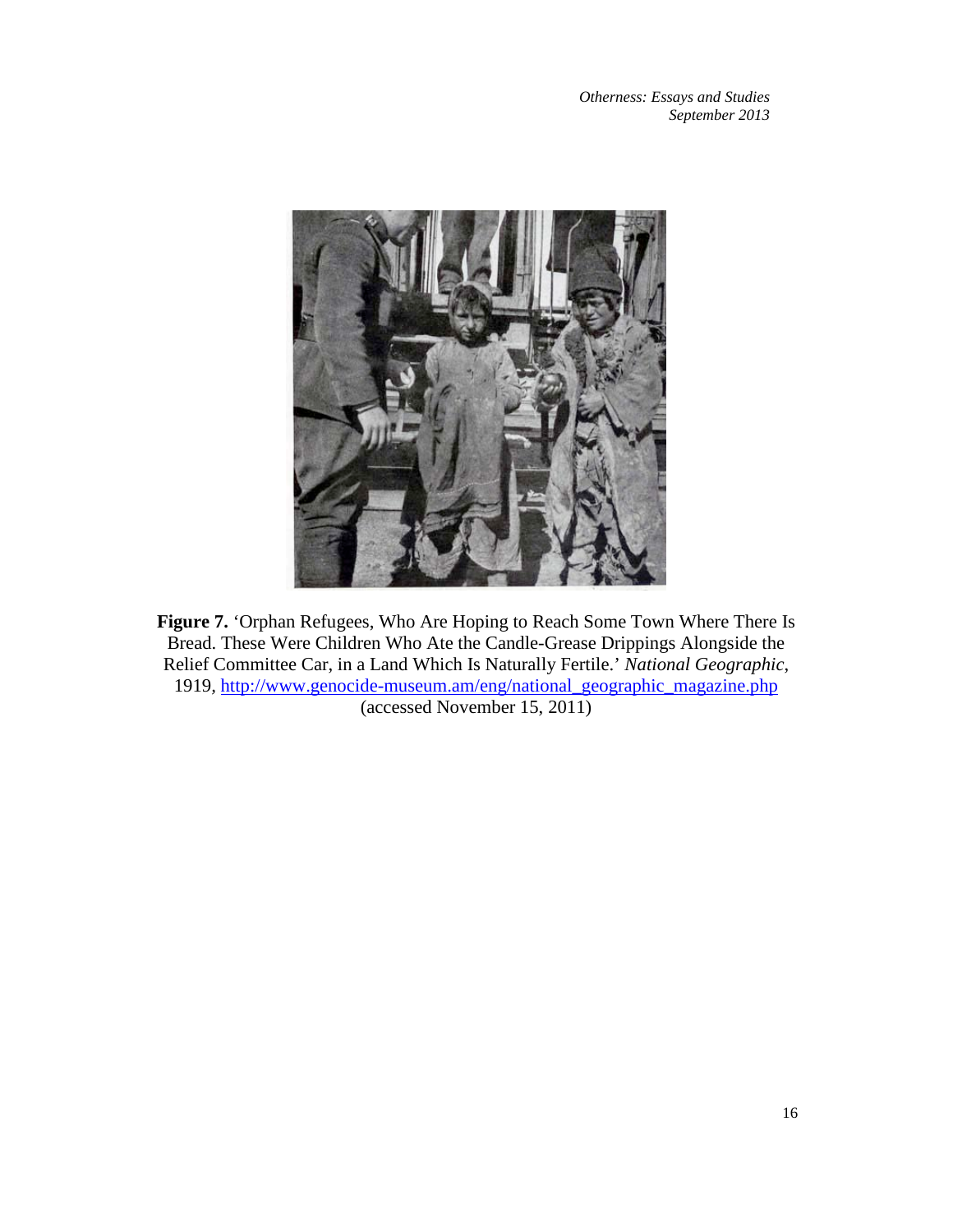

**Figure 8.** 'Refugee Burial Ground Outside Etchmiadzin.' *National Geographic*, 1919*,* [http://www.genocide-museum.am/eng/national\\_geographic\\_magazine.php](http://www.genocide-museum.am/eng/national_geographic_magazine.php) (accessed November 15, 2011)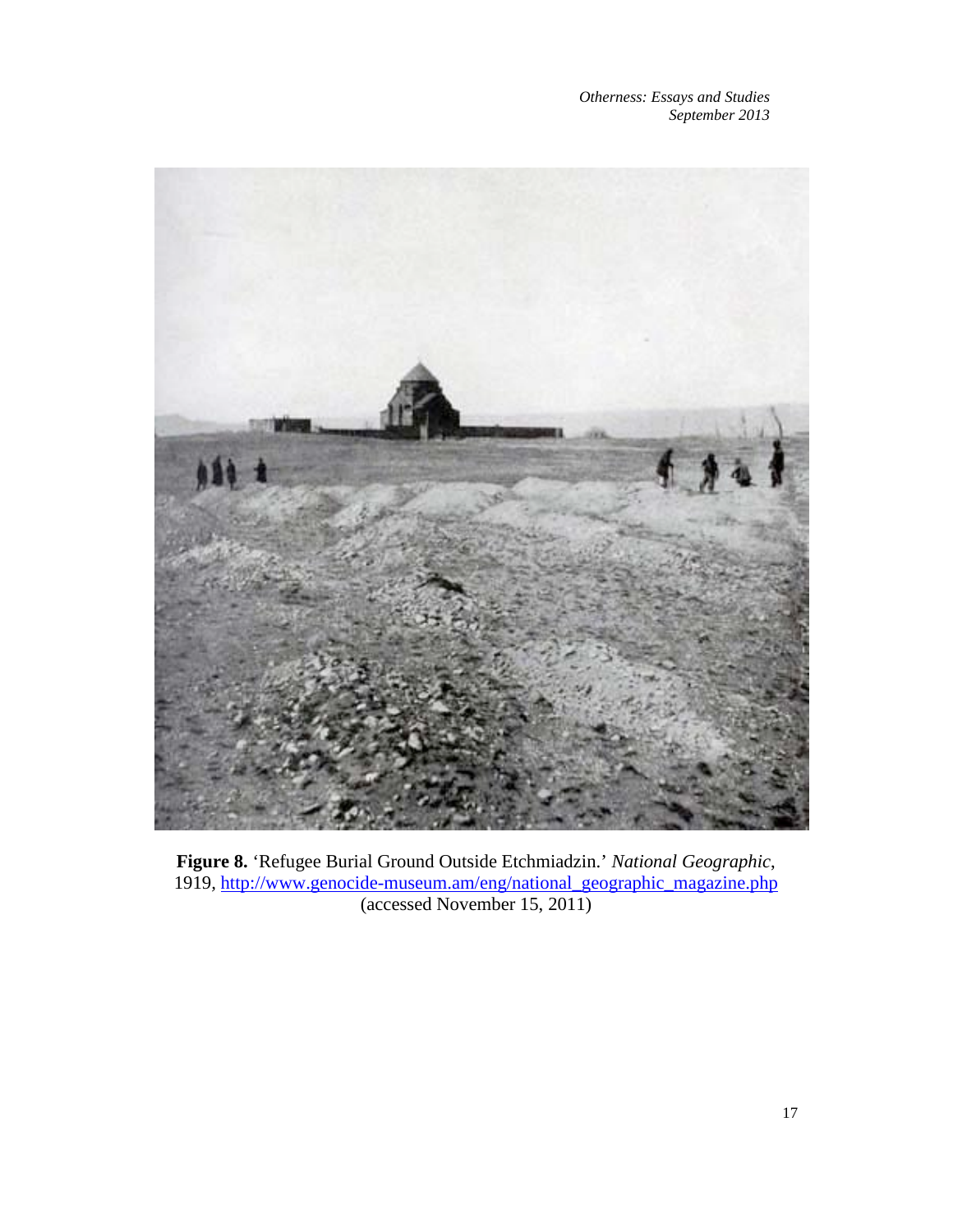

Figure 9. <sup>*'*</sup> At Igdir, Armenian children eating their dole of boiled rice supplied by the American Committee.' *National Geographic*, 1919*,* [http://www.genocide](http://www.genocide-museum.am/eng/national_geographic_magazine.php)[museum.am/eng/national\\_geographic\\_magazine.php](http://www.genocide-museum.am/eng/national_geographic_magazine.php) (accessed November 15, 2011)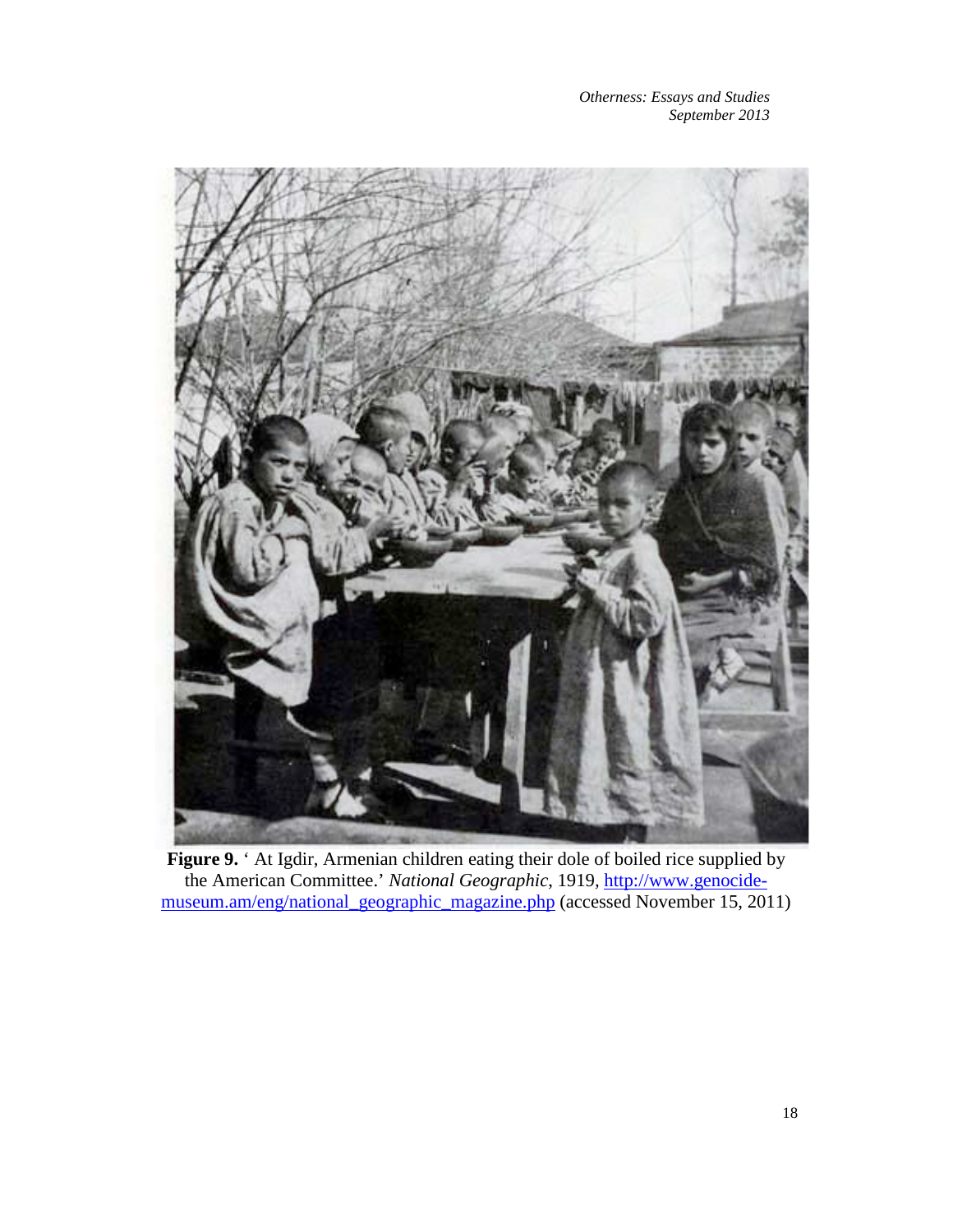

**Figure 10.** 'Armenian children weaving rugs in the American Committee shops at Erivan.' *National Geographic*, 1919*,* [http://www.genocide](http://www.genocide-museum.am/eng/national_geographic_magazine.php)[museum.am/eng/national\\_geographic\\_magazine.php](http://www.genocide-museum.am/eng/national_geographic_magazine.php) (accessed November 15, 2011)



**Figure 11.** ' Seeking what warmth the sun can give, Alexandropol.' *National Geographic*, 1919*,* [http://www.genocide](http://www.genocide-museum.am/eng/national_geographic_magazine.php)[museum.am/eng/national\\_geographic\\_magazine.php](http://www.genocide-museum.am/eng/national_geographic_magazine.php) (accessed November 15, 2011)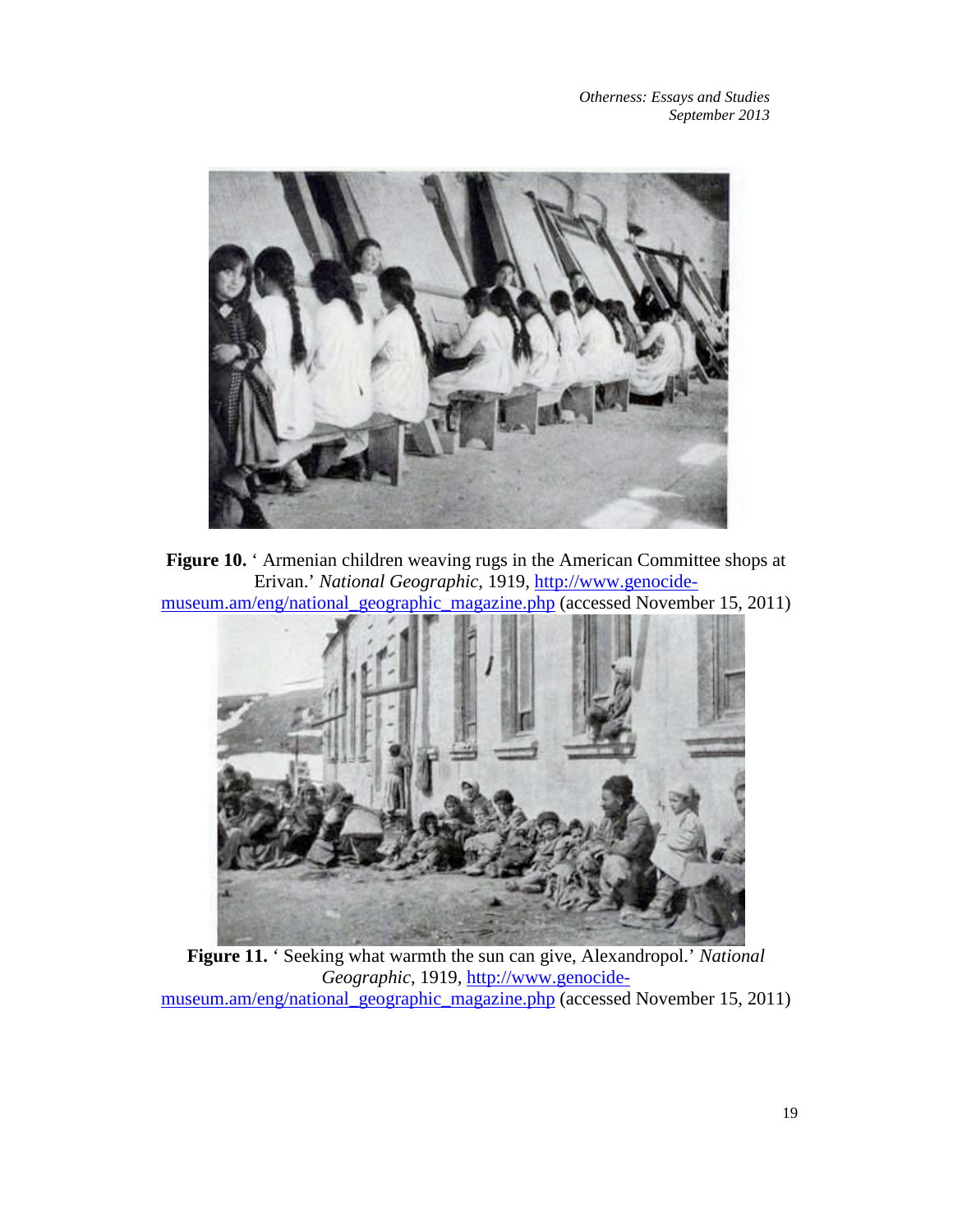<span id="page-19-4"></span><span id="page-19-3"></span><span id="page-19-2"></span><span id="page-19-1"></span><span id="page-19-0"></span>

**Figure 12.** ' A bullock train laden with American flour going to the rescue.' *National Geographic*, 1919*,* [http://www.genocide](http://www.genocide-museum.am/eng/national_geographic_magazine.php)[museum.am/eng/national\\_geographic\\_magazine.php](http://www.genocide-museum.am/eng/national_geographic_magazine.php) (accessed November 15, 2011)